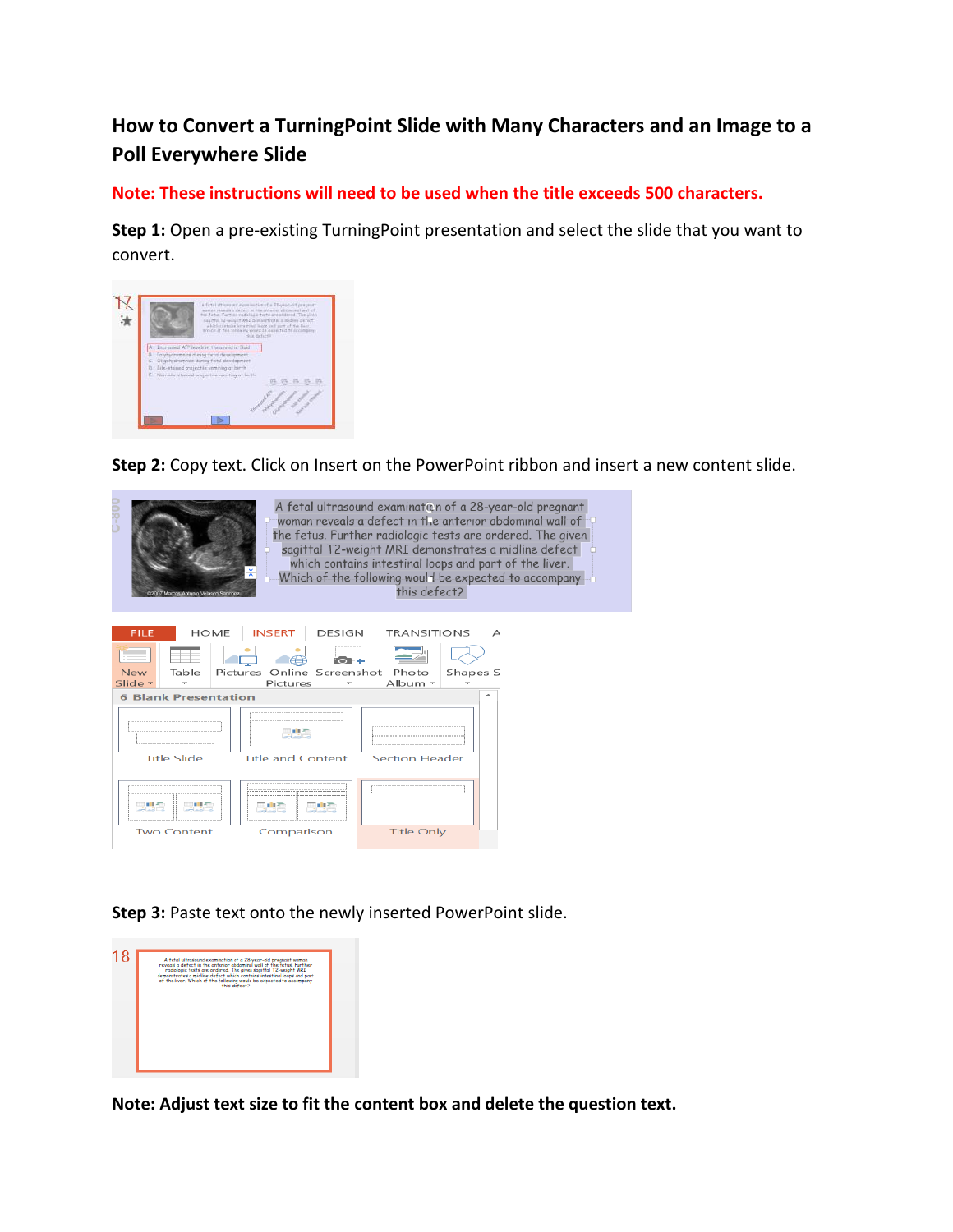**Step 4:** On the TurningPoint slide, delete the text that you just copied and pasted onto another slide. Do not delete the question.

|                                      | Which of the following would be expected to accompany<br>this defect? |
|--------------------------------------|-----------------------------------------------------------------------|
| @2007 Marcos Antonio Velasco Sanchez |                                                                       |

## **Note: This slide is called the question slide.**

**Step 5:** While still on your question side, click the Poll Everywhere tab in the taskbar then select the Convert button.



**Step 6:** In the Convert to poll window, make any necessary changes and mark a correct answer if desired, then click the Insert button.

| <b>ID</b> Convert       |                                                                                   |     |                                            |        |                |              |               | $\times$ |
|-------------------------|-----------------------------------------------------------------------------------|-----|--------------------------------------------|--------|----------------|--------------|---------------|----------|
| <b>Back</b>             |                                                                                   |     |                                            |        |                |              |               |          |
| B<br>Multiple<br>choice | Awesome<br>Sweet $\frac{w}{m}$ Great<br>Cool<br>Fun <sup>"</sup><br>Word<br>cloud | Q&A | Clickable<br>image                         | Survey | Open-<br>ended | Competitions | More          |          |
| ×                       | Text, image URL, or LaTeX                                                         |     | Increased AFP levels in the amniotic fluid |        |                | 闷            | ⋒             |          |
| π                       | Text, image URL, or LaTeX                                                         |     | Polyhydramnios during fetal development    |        |                | $\sim$       | 侕             |          |
| π                       | Text, image URL, or LaTeX                                                         |     | Oligohydramnios during fetal development   |        |                | ⊠            | 而             |          |
| ×                       | Text, image URL, or LaTeX                                                         |     | Bile-stained projectile vomiting at birth  |        |                | 囚            | ⋒             |          |
|                         | Assign activity to a group                                                        |     | $\checkmark$                               |        |                |              | <b>Insert</b> |          |